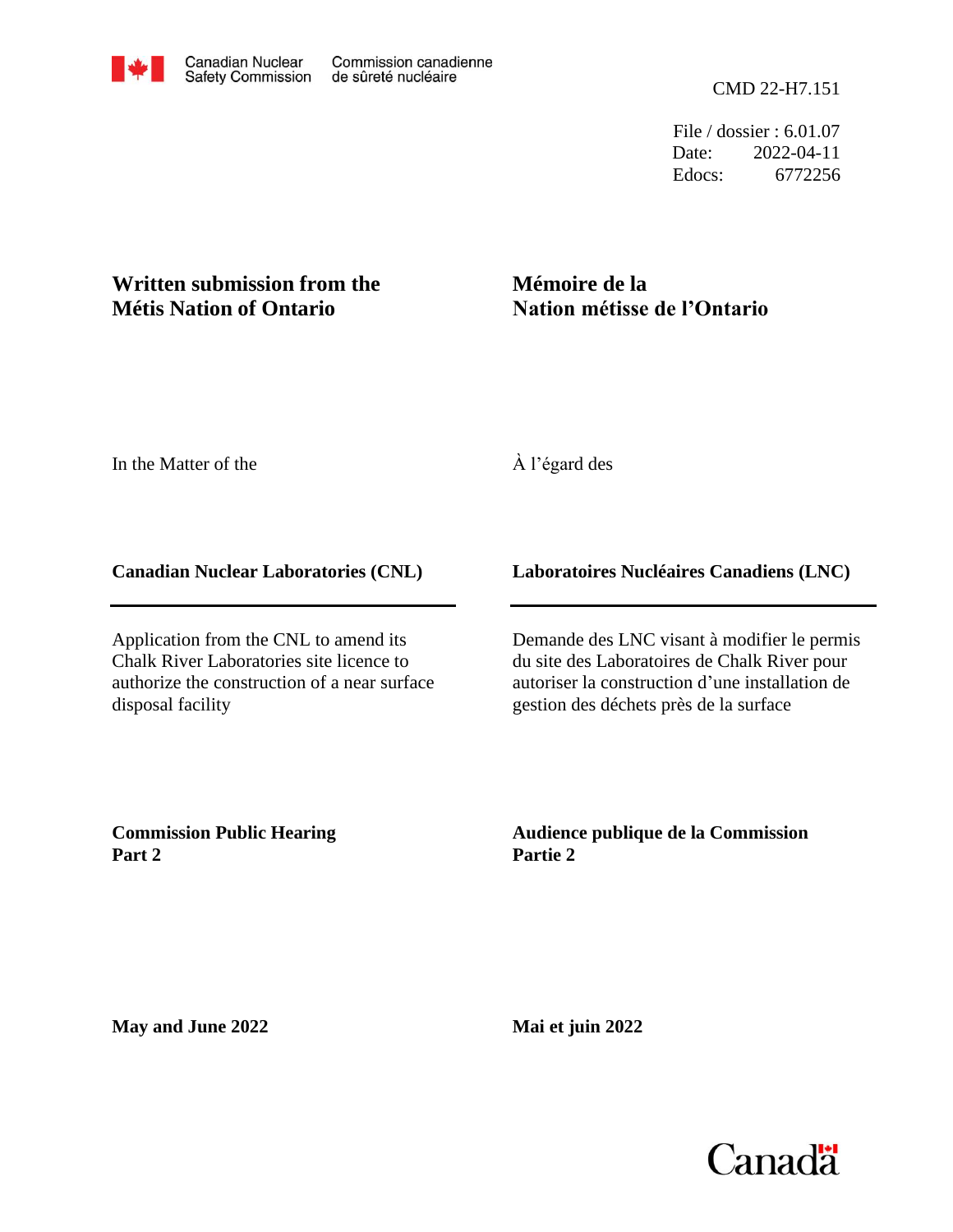

**Métis Nation of Ontario** Lands, Resources and Consultations

06 April 2022

Nicole Frigault Canadian Nuclear Safety Commission 280 Slater Street, P.O. Box 1046, Station B Ottawa, ON, K1P 5S9

#### **BY ELECTRONIC MAIL**

#### Dear Nicole Frigault: *Re: Near Surface Disposal Facility Hearing Intervention*

The Métis Nation of Ontario (MNO) would like to thank the Canadian Nuclear Safety Commission (CNSC) for providing the MNO with the opportunity to provide written comment on Canadian Nuclear Laboratories (CNL) proposed Near Surface Disposal Facility (NSDF) to be located on the Chalk River Laboratories Site. On behalf of the MNO as represented by the Mattawa / Lake Nipissing Traditional Territory Consultation Committee which represent the rights bearing MNO Citizens in the location of the CNL's proposed NSDF project (the Project), please accept the following comments.

The Métis Nation has Aboriginal rights in the lands, waters and natural resources within the area where the Cultural Heritage Resources noted above are located. The rights are held as collective rights, by the regional rights-bearing Métis community, as represented by the MNO. As you know, the Métis are one of three distinct Aboriginal peoples in Canada, whose rights, interests and way of life are constitutionally protected under section 35 of the *Constitution Act, 1982*. Accordingly, the Crown has the duty to consult with the Métis before making a decision, taking an action or issuing an approval that could impact the rights, interests or way of life of the Métis community.

The Project has the potential to negatively impact Métis citizens who use the traditional territory in the vicinity of the proposed location. To ensure the impacts are mitigated and where appropriate accommodated, the MNO has been working with CNL and the CNSC. While some of the MNO's original concerns with the Project have been addressed, the MNO continues to work with CNL to address some significant remaining concerns through the signing of a long term relationship agreement. While the MNO and CNL have made progress towards the development of a mutually acceptable agreement, to date no agreement has been signed. The MNO looks forward to finalizing the agreement to confirm the continued communication about the project, mutual respect and understanding between the local Métis community and CNL.